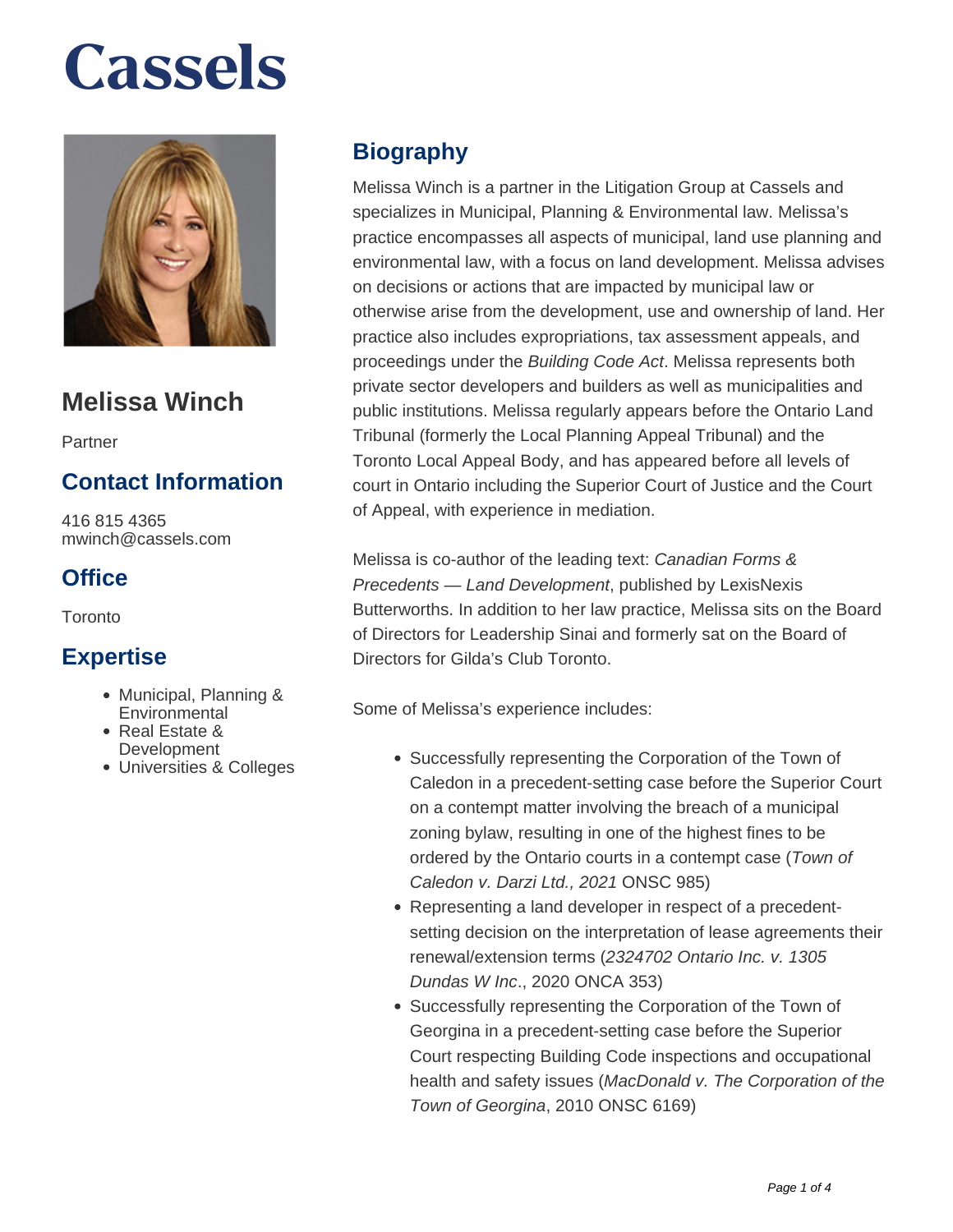- Successfully defending the Town of Whitchurch-Stouffville on an action in which the plaintiffs sought to appeal the decision of the Chief Building Official to grant a building permit to the plaintiffs' neighbour, alleging negligence respecting the Chief Building Official's assessment of grading, drainage, and septic system issues (Fiore v. Town of Whitchurch-Stouffville and Delic, 2011 ONSC 3928(CanLII))
- Acting for landowners groups and individual owners in the negotiation of cost sharing agreements
- Acting for a private developer in obtaining development approvals throughout the City of Markham
- Acting for both public and private sector clients with respect to development charge matters, including negotiating and drafting front-ending, servicing and development charge credit agreements, and providing representation before the Local Planning Appeal Tribunal
- Drafting and interpreting municipal by-laws
- Acting for Infrastructure Ontario in the development of the West Don Lands in the Toronto waterfront, including preparations for the Pan/Parapan American Games
- Acting for the University of Toronto in all matters of municipal, land use planning, and environmental law
- Assisting municipalities with large scale expansions of infrastructure, such as roads, water, and sewer lines, including expropriations as required
- Preparing development applications and obtaining development approvals for private and public sector clients
- Advising on the redevelopment of contaminated land, including former landfill sites, and assisting with obtaining all required approvals under the Environmental Protection Act and the Environmental Assessment Act
- Acting for developers in obtaining approvals for residential plans of subdivision
- Advising on and negotiating municipal development agreements, including subdivision agreements, development approvals, including zoning and official plan amendments and site permits
- Advising on environmental approvals and instruments, environmental assessment requirements, environmental due diligence, and environmental compliance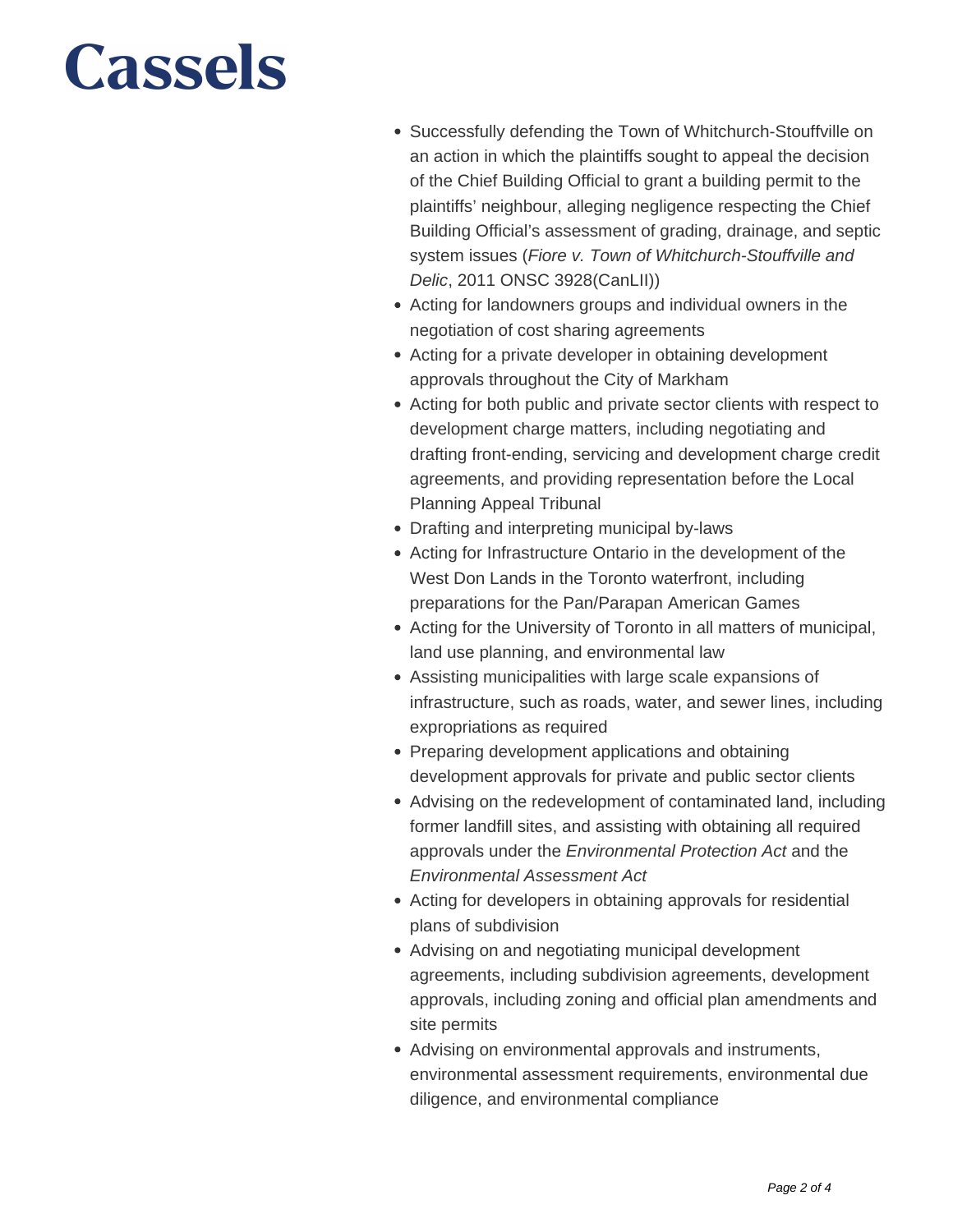- Acting as defence counsel with respect to provincial offences charges
- Representing private and public sector clients with respect to municipal enforcement matters, including Building Code prosecutions

#### **Recent Representative Work**

- Powerline Plus and PLP Redimix acquired by MYR Group Construction Canada
- Ultralife Acquires Excell for US\$23.5 Million
- Superior Court Sentences Contemnors to \$1 Million Fine Cassels Successfully Represents the Town of Caledon in Contempt Sentencing Proceeding
- Minerals Technologies Acquires Normerica
- Entrepreneurial Equity Partners Acquires Ya YA Foods

### **Insights**

- Reduce, Reuse, Responsibility: Ontario Extends Producer Responsibility Under its New "Blue Box" Waste Management Reforms
- Sweeping Reforms to Environmental Assessments Become Law
- Bill 108 and the New Planning and Development System: Regulations, Transition & Royal Assent

### **Pro Bono & Community Involvement**

- Board of Directors for Leadership Sinai, Member
- Board of Directors for Gilda's Club Toronto, Past Member

### **Education / Bar Admissions**

- LL.B., University of Windsor, 2008
- B.A. (Hons.) (with Distinction) (Specialized Comm.), York University, 2005
- Ontario, 2009

### **Associations**

• Building Industry and Land Development Association,